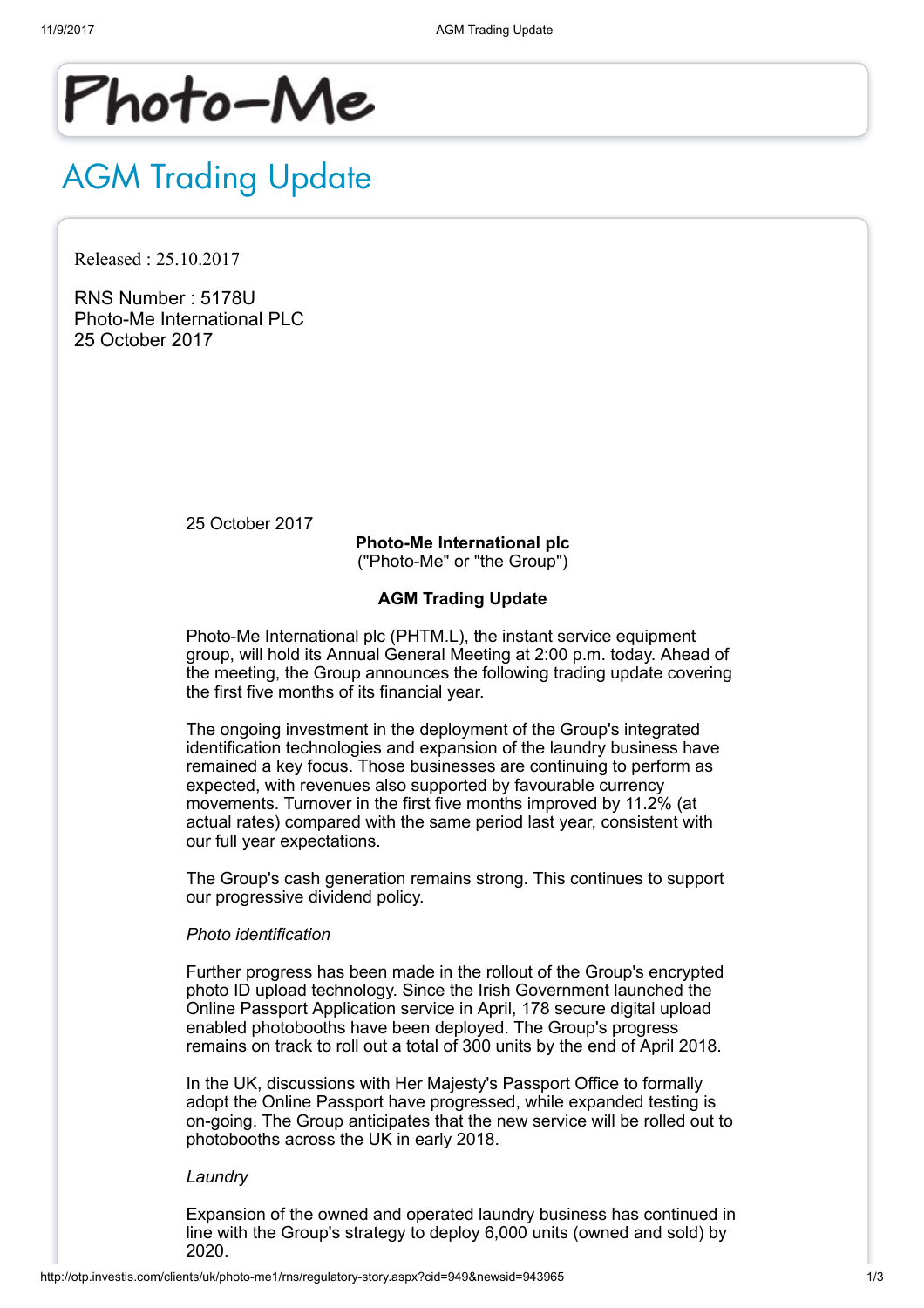There are 66 launderettes in operation. The Group continues to expand its presence in the launderette market through the acquisition of underperforming launderette businesses in attractive locations, with a particular focus on the Japanese market where it sees significant opportunity.

In July, the Group acquired Inox and Tersus, a UK based business-tobusiness laundry business which provides bespoke professional design, procurement and installation of laundry and catering facilities for blue chip companies and institutions such as care homes and hospitals. This acquisition was in line with the Group's strategy to expand its business to business laundry capabilities. The Group continues to look for bolt-on acquisitions in this area.

Production of the Revolution laundry machine has now been transferred by our manufacturing partner from Hungary to a new facility in Poland. As a result, the Group is now benefiting from enhanced capacity flexibility in production volumes.

## Kiosks

Following the acquisition of the UK Photo Division of Asda Stores Limited last year, the Group is reviewing the progress of those operations and reshaping its digital printing operations to boost profitability, resulting in some restructuring of this business. A further update will be provided at the time of the interim results.

#### Investment in innovation

Investment in new technologies and products has continued. In November, the Group will showcase its technology to provide customers with front-end retail banking services from its photobooths network, as well as proprietary 3D capture and enrolment technologies at TRUSTECH, a large event dedicated to Trust Based Technology in Cannes (France).

## Looking forward

Whilst remaining mindful of the macroeconomic environment, currency movements, and consumer disposable income which has led to some softening of the UK and Japanese markets, the Group has continued to make good progress against its strategy. The Board remains confident of the outlook for the full year, anticipating another year of progress.

#### Registered Office

Photo-Me is taking steps to update the description of its registered address (for administrative reasons). The address will be updated to read: Unit 3B, Blenheim Road, Epsom KT19 9AP. Please note that this is the same location as Photo-Me's current registered office address.

## Enquiries:

Photo-Me International +44 (0) 1372 453 399 Gabriel Pirona, CFO irm irm irm irm irm irm irm irm in the com-

Hudson Sandler (Financial PR) +44 (0) 20 7796 4133 Wendy Baker/Emily Dillon/Jasper **Bartlett** 

[photo-me@hudsonsandler.com](mailto:photo-me@hudsonsandler.com)

# NOTES TO EDITORS

Photo-Me International plc (LSE: PHTM) operates, sells and services a wide range of instant service vending equipment, primarily aimed at the